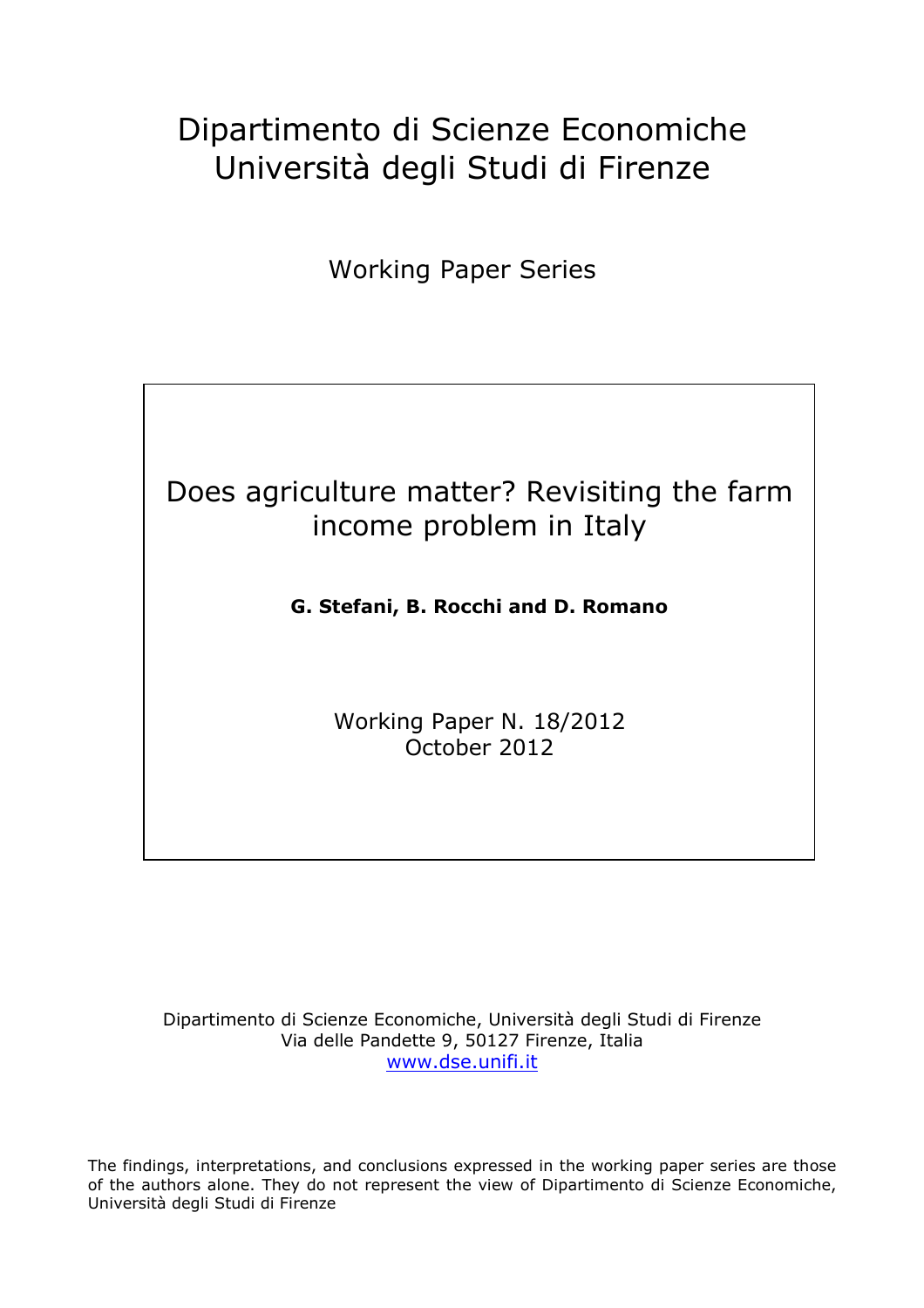Stampato in proprio in Firenze dal Dipartimento Scienze Economiche (Via delle Pandette 9, 50127 Firenze) nel mese di Ottobre 2012, Esemplare Fuori Commercio Per il Deposito Legale agli effetti della Legge 15 Aprile 2004, N.106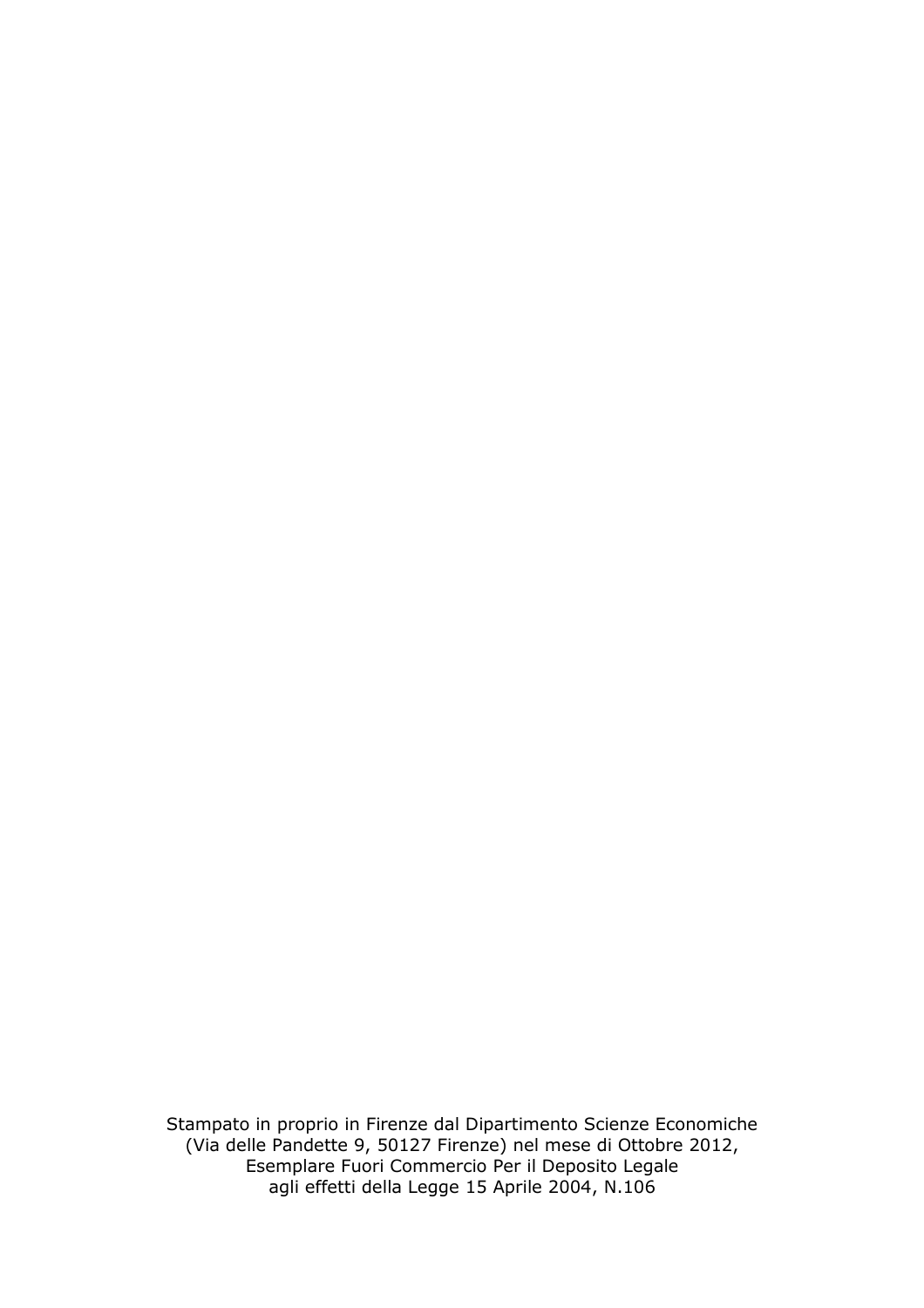### **Does agriculture matter? Revisiting the farm income problem in Italy**

G. Stefani\* , B. Rocchi and D. Romano

The prevalence of low income among agricultural households has long been known as the "farm problem". Although revisited by a number of recent studies the farm problem is still one of the rationales of agricultural policies. We apply the Oaxaca decomposition to investigate how differences in well-being between agricultural and non agricultural households in Italy are affected by the structural characteristics of households rather than specificities of the agricultural sector. Findings indicate that the latter component accounts only for one third of the difference in well-being. Therefore, tackling the adverse mix of characteristics that negatively impact well-being in agricultural households would seem to require the implementation of targeted – but not necessarily sector-specific – policies.

JEL codes: Q18, J790

 $\overline{a}$ 

Keywords: farm income problem, agricultural households, Oaxaca decomposition

Corresponding Author: Gianluca Stefani, University of Florence, Department of Economics and Management Science, Via delle Pandette,9 - 50127 Firenze. Email: gstefani@unifi.it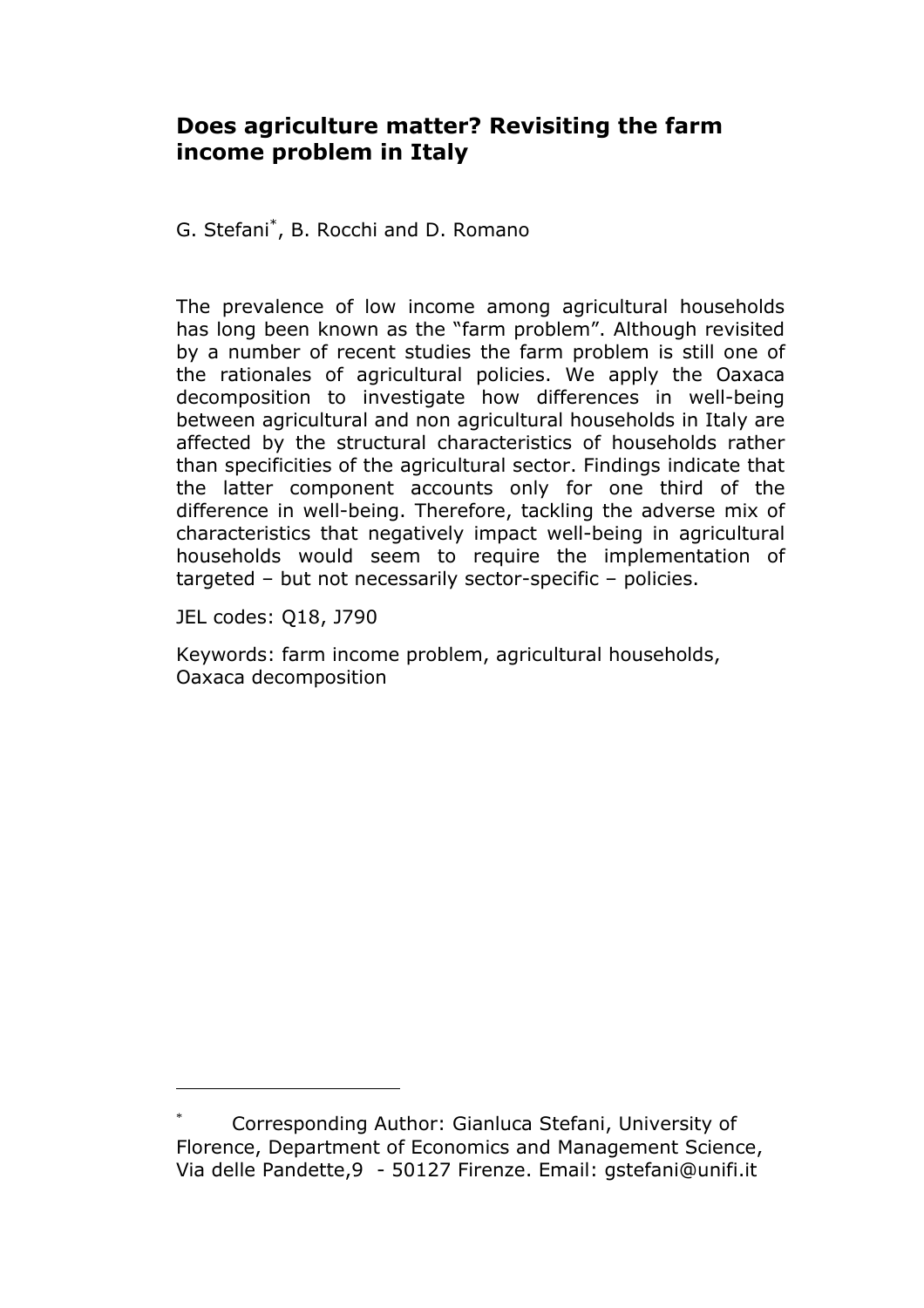#### **I. Introduction**

l

Traditionally, low and unstable farm income has been the main rationale behind agricultural policy interventions in developed countries. Article 39 of the Treaty of Rome lists the attainment of fair living standards for farmers among the goals of the Common Agricultural Policy (CAP). One of the main instruments of the current CAP – the single farm payment scheme – still pursues this goal.

However, several studies in both the USA and the European Union have revisited the issue of the low-income prevalence among agricultural households. According to Gardner (1992) this so called "farm problem" has progressively diminished in the USA since the '60s. Both Mishra et al. (2002) and Katchova (2008) found that, on average, income levels (from both farming and other sources) are similar across farming and nonfarming households in the USA. Similarly, the last available survey on total income of agricultural households (Eurostat, 2002) shows that the average income of agricultural households in the narrow sense1 is likely to be comparable with the average income of total population across most European countries although income disparities persist in some countries. De Frahan et al. (2008) recently analysed data from the Luxembourg Income Study for 12 OECD countries. They found that, if anything, there is evidence that the average income of farm households is larger than the corresponding non-farm

<sup>1</sup> A "narrow" concept of Agricultural Households includes only households where income from self-employed labour in agriculture accounts for more than 50% of total household income whereas a "broad" definition includes all the households earning at least a share of their income from farming (United Nations, 2012: chapter 8).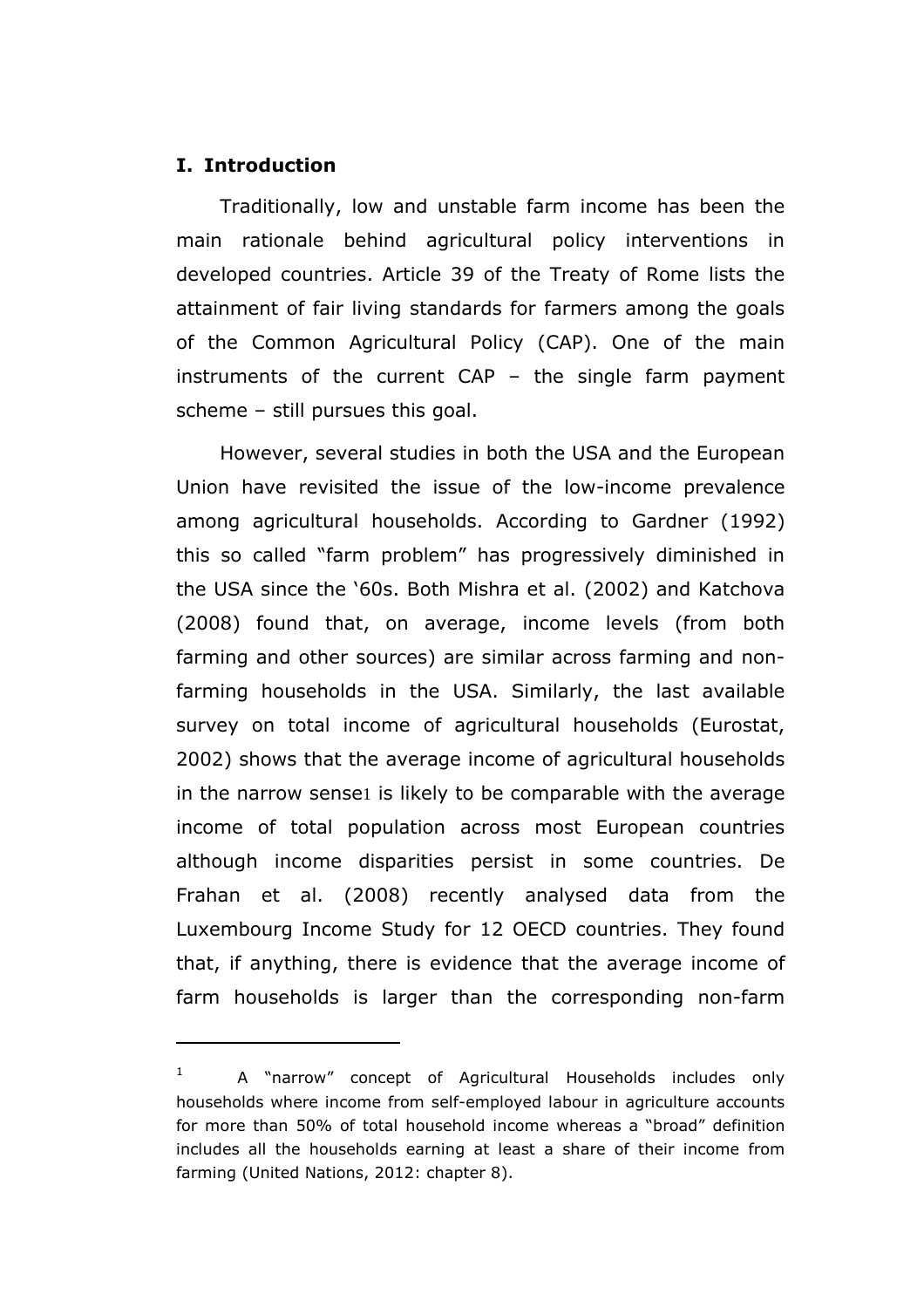average across most of the countries investigated.

However, undertaking such studies is not as straightforward as it may seem. Besides issues of data availability (Hill, 1999), any attempt to compare the income of farming and non-farming households faces a number of other difficulties. Comparison of households showing a very diverse income mix needs to be complemented with the analysis of income distribution across narrow groups such as households relying mainly on self-employment income (Peake and Marshall, 2009). Location, education and life stage are other possibly blurring factors (Katchova, 2008). Furthermore, farm income is volatile and comparison should average across years or focus on more stable indicators such as expenditure (Hill, 1999; Mishra et al., 2002).

Expenditure is also a proxy for wellbeing and the equivalised consumption expenditure, that is the per adult equivalent consumption expenditure (PCE), is an obvious choice when looking for an indicator to compare well-being across groups of households. Some authors (see, for instance, Hill, 1999) have reported that the relative position of agricultural households in the income ranking worsens when consumption expenditure is expressed in per capita terms2. However, it is not clear if this is due to differences in structural characteristics between agricultural and non-agricultural households, to differences between farming and non-farming activities or both.

The aim of this paper is to explain how differences in wellbeing between agricultural (AG) and non-agricultural (NAG) households are due to sector specificities once factors other

 $\overline{a}$ 

<sup>2</sup> Italy was one of those EU countries which showed a lower expenditure figure for agricultural households.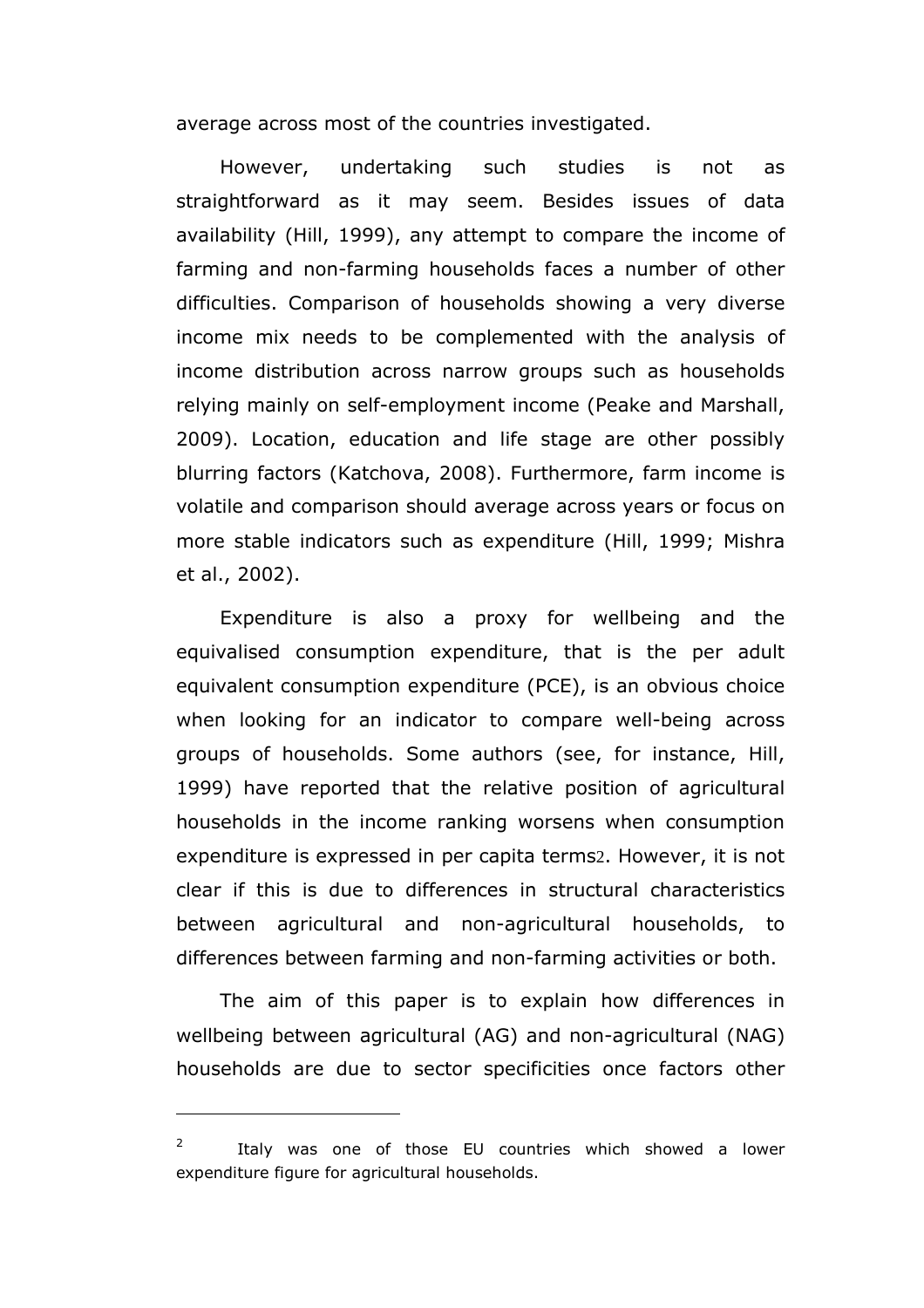than earning a living from farming have been controlled for. We propose to disentangle differences in PEC across the two household groups using the Oaxaca (1973) decomposition. This technique is well known in the labour market literature (Weichselbaumer and Winter-Ebmer, 2005)3. It allows the decomposition of expenditure differentials into an "endowment" effect, due to differences in average household characteristics, and a "yield" effect, due to the various ways in which these characteristics impact on expenditure (i.e. differences in the coefficients of PEC regression on household characteristics). The latter effect may be understood as relating to a specific aspect of farming, i.e. a measure of sectoral bias that may provide a rationale for specific income support policies.

#### **II.Methodology**

l

Oaxaca decomposition was originally used to explain gender inequalities in wages (Oaxaca, 1973). More generally, the technique explains differences between the averages of two groups for every variable for which a common explanatory model can be built. First a sample of households is divided in two mutually exclusive groups (e.g. AG and NAG). Then, for each group an expenditure equation is estimated which relates the variable of interest – in our case log PEC4 – to a set of explanatory variables (such as number of working adults) measured at the household level :

$$
\log(E_{ij}) = \mathbf{x}_{ij} \mathbf{\beta}_j + e_{ij} \tag{1}
$$

<sup>3</sup> As far as the authors are aware the Oaxaca decomposition has never been used to compare well-being of agricultural vs. non-agricultural households.

<sup>4</sup> The semi-logarithmic form has been already used to explain inequalities in well-being across population groups (see, for example, Nguyen et al., 2007).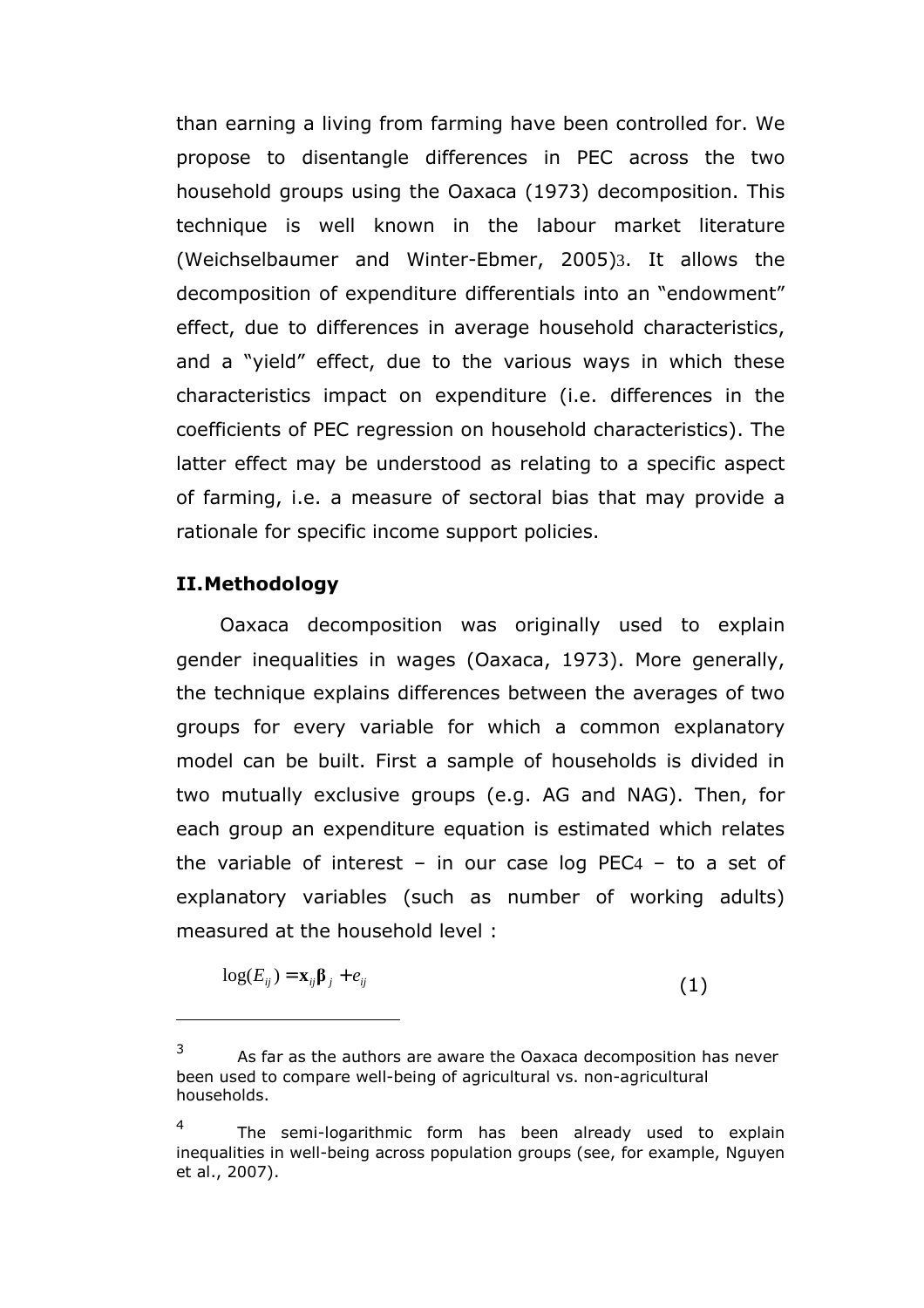where Eij is the PEC of household i belonging to group j, xij is a vector of household characteristics, Kj is a vector of coefficients common to households of the same group but possibly different across groups and eij is a stochastic error with the usual properties. Ordinary least squares may be used to separately estimate equation 1 for each group. The average logarithm of PEC for group j is then given by:

$$
\overline{\log(E_j)} = \overline{\mathbf{x}_j} \hat{\boldsymbol{\beta}}_j
$$
 (2)

Then the difference of log PEC between the two groups can be expressed as:

$$
\overline{\log(E_{NA})} - \overline{\log(E_A)} = \overline{\mathbf{x}}_{NA} \hat{\boldsymbol{\beta}}_{NA} - \overline{\mathbf{x}}_A \hat{\boldsymbol{\beta}}_A
$$
 (3)

which can be rearranged as:

$$
\overline{\log(E_{NA})} - \overline{\log(E_A)} = (\overline{\mathbf{x}}_{NA} - \overline{\mathbf{x}}_A)\hat{\boldsymbol{\beta}}_{NA} - \overline{\mathbf{x}}_A(\hat{\boldsymbol{\beta}}_A - \hat{\boldsymbol{\beta}}_{NA})
$$
(4)

Equation 4 is a particular form of the Oaxaca decomposition that assumes the existence of specific disadvantages for agricultural households according to the farm problem hypothesis. The first r.h.s. term represents the "endowment" effect while the second term relates to the "yield" effect that is the different impact of household characteristics on the level of per capita expenditure in the two groups. Jann (2008) provides formulae for computing standard errors for each decomposition term taking into account the possible stochastic nature of regressors.

#### **III. Data and Results**

The analysis on per capita consumption expenditure is based on survey data from the Italian Households Budget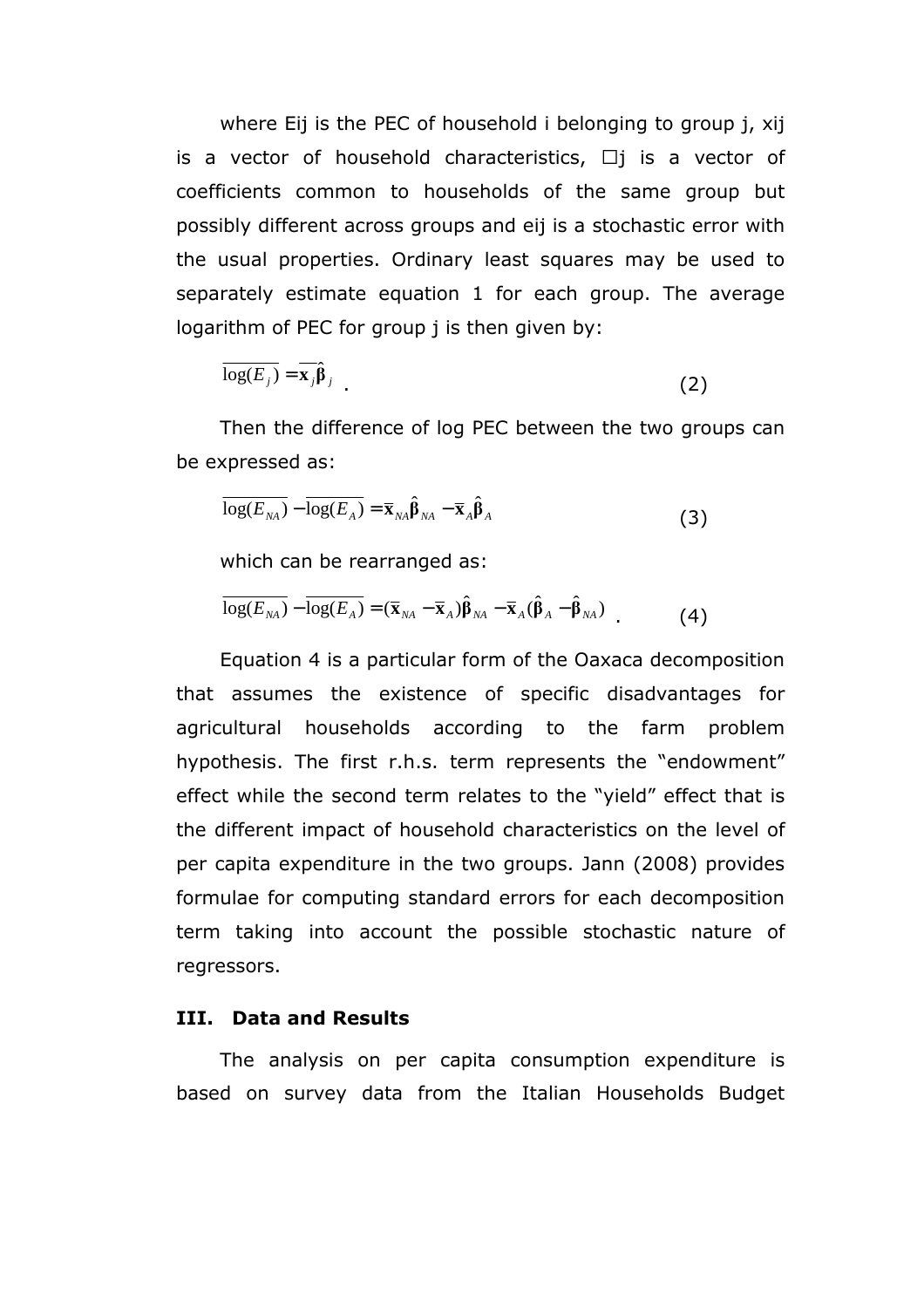Survey carried out by the Italian Institute of Statistics5. The dataset used in this article refers to the year 2007 (ISTAT, 2009). We estimated the number of adult equivalent units per household as the square root of the household size, consistent with the Luxembourg scale. The calculation of the monthly consumption expenditure for each household is based on the definition of consumption given by the European System of Accounts .

AG household are defined in a narrow sense according to the employment status of the reference person, usually adopted as a proxy of the "prevalence of agricultural incomes" rule when detailed information on income composition is not available (United Nations, 2012). Specifically, the reference person must be self-employed in agriculture although not as a consultant or on a term contract. NAG households are selected from among the remaining households in the survey but we only include those in which the head of the household works, which means unemployed, retirees, students, etc are not considered.

For each household group (AG and NAG) we provide an OLS estimation of equation 1 choosing a parsimonious vector of household characteristics as explanatory variables (Tables 1 and 2).

 $\overline{a}$ 

<sup>5</sup> The Households' Budget Survey is one of the main sources for estimations of such things as consumption in national accounts, weights in consumer price indexes and poverty lines.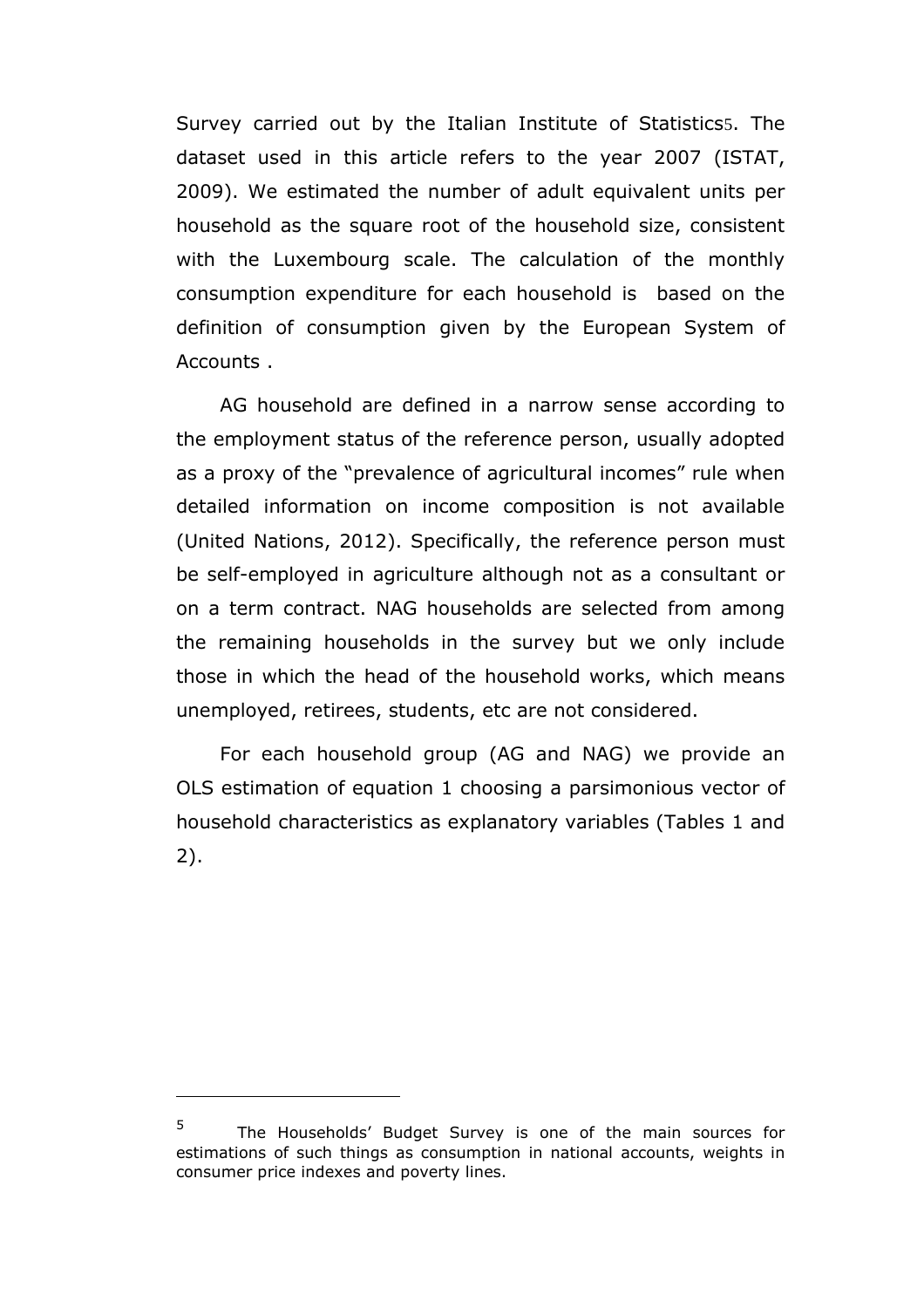|  | Table 1. Household characteristics, 2007 |
|--|------------------------------------------|
|--|------------------------------------------|

| Long name                                                      | Short<br>name          | AG households |      | <b>NAG</b><br>households |      |
|----------------------------------------------------------------|------------------------|---------------|------|--------------------------|------|
|                                                                |                        | Mea           |      | Mea                      |      |
|                                                                |                        | n             | SD   | n                        | SD   |
| Log per capita equivalised expenditure                         | log<br>percap          | 6.66          | 0.64 | 6.87                     | 0.63 |
| Proportion aged 18 or below                                    | p.<br>under18          | 0.18          | 0.21 | 0.19                     | 0.22 |
| Proportion aged over 65                                        | p. over<br>65          | 0.07          | 0.23 | 0.02                     | 0.12 |
| Proportion of adults with primary<br>education                 | p.<br>primary          | 0.19          | 0.32 | 0.06                     | 0.19 |
| Proportion of adults with middle education                     | p.<br>middle           | 0.52          | 0.39 | 0.40                     | 0.42 |
| Proportion of adults with higher secondary<br>education        | D.<br>second<br>higher | $0.22$ $0.31$ |      | 0.39                     | 0.40 |
| Proportion of adults with tertiary (BSc or<br>above) education | p.<br>tertiary         | 0.07          | 0.21 | 0.15                     | 0.31 |
| Proportion of working adults                                   | p.<br>working          | 0.70          | 0.27 | 0.78                     | 0.26 |
| Household located in Southern Italy                            | Sou                    | 0.46          | 0.50 | 0.31                     | 0.46 |
| Household located in Central Italy                             | Cen                    | 0.12          | 0.32 | 0.20                     | 0.40 |
| Household located in Northern Italy                            | Nor                    | 0.42          | 0.49 | 0.49                     | 0.50 |
| Urban household                                                | urban                  | 0.54          | 0.50 | 0.82                     | 0.39 |
| Number of sampled household                                    |                        | 303           |      | 11<br>847                |      |

Because of the dummy trap issue we choose the middle school as the reference level for education. Estimates of NAG household coefficients are all statistically significant showing the expected signs for all variables. PEC rises with level of education (that is human capital), residence in the more developed areas of Italy (North and Centre) and urban centres. The proportion of elderly people in the household shows a positive impact on PEC, possibly because of incoming social transfers related to the elderly, while the presence of younger people negatively affects per capita expenditure.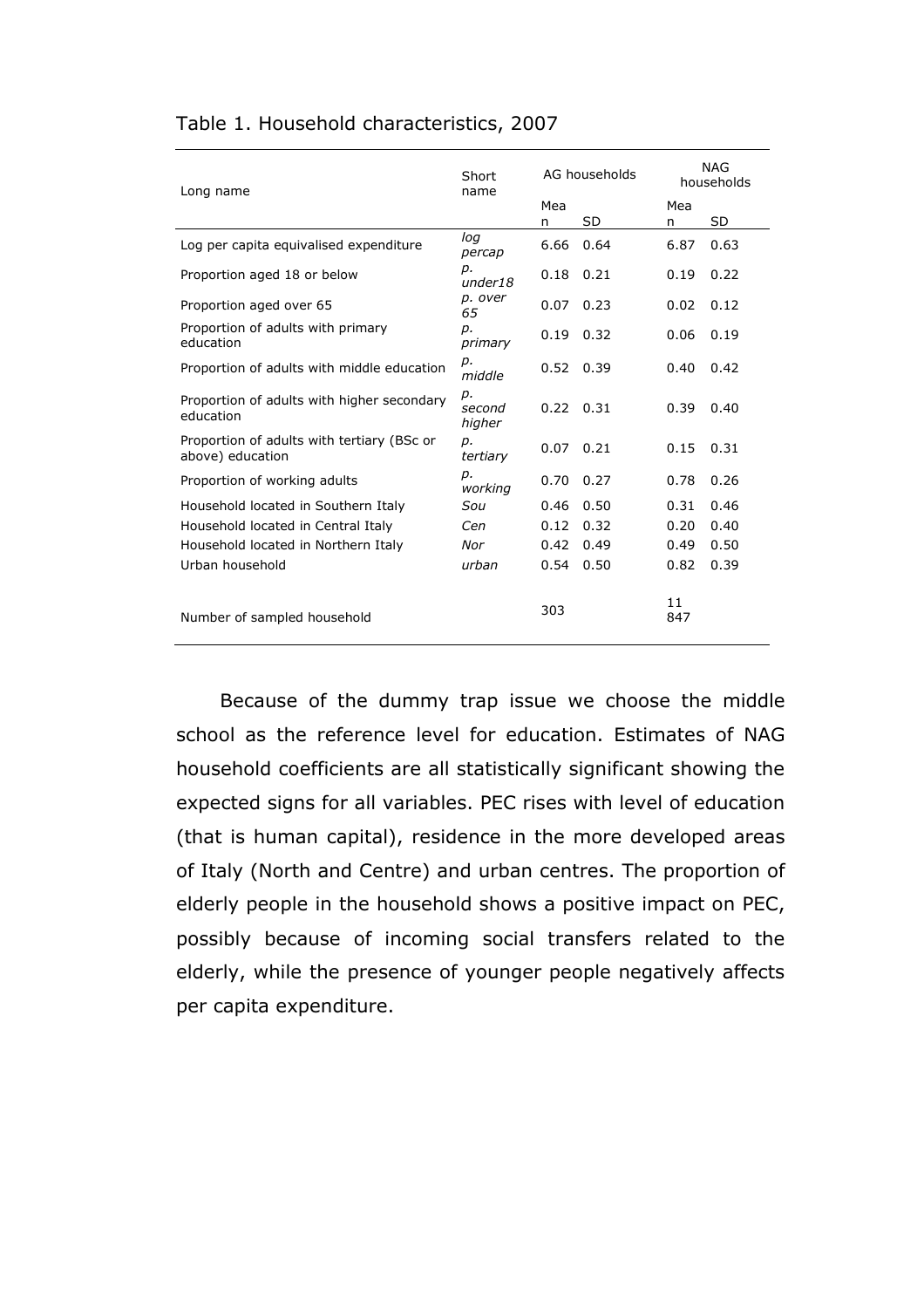|                                                                                                                           | AG households                                                                                |                                                                              |                                                                              | NAG households                                                                                                |                                                                              |                                                                                                                      |
|---------------------------------------------------------------------------------------------------------------------------|----------------------------------------------------------------------------------------------|------------------------------------------------------------------------------|------------------------------------------------------------------------------|---------------------------------------------------------------------------------------------------------------|------------------------------------------------------------------------------|----------------------------------------------------------------------------------------------------------------------|
|                                                                                                                           | Estimate<br>s                                                                                | <b>SE</b>                                                                    | $p-$<br>value                                                                | Estimate<br>s                                                                                                 | <b>SE</b>                                                                    | $p-$<br>valu<br>e                                                                                                    |
| const<br>p. under 18<br>p. over 65<br>p. primary<br>$p.$ second. high<br>p. tertiary<br>p. working<br>Cen<br>Nor<br>urban | 6.11<br>$-1.02*$<br>0.07<br>$-0.15$<br>0.09<br>0.23<br>$0.77*$<br>$0.26*$<br>$0.25*$<br>0.09 | 0.12<br>0.16<br>0.14<br>0.11<br>0.11<br>0.15<br>0.13<br>0.10<br>0.08<br>0.07 | 0.00<br>0.00<br>0.62<br>0.19<br>0.41<br>0.13<br>0.00<br>0.01<br>0.00<br>0.19 | $6.28*$<br>$-1.05*$<br>$0.26*$<br>$-0.24*$<br>$0.15*$<br>$0.34*$<br>$0.69*$<br>$0.19*$<br>$0.28*$<br>$-0.03*$ | 0.02<br>0.02<br>0.04<br>0.03<br>0.01<br>0.02<br>0.02<br>0.01<br>0.01<br>0.01 | 0.0<br>0<br>0.0<br>0<br>0.0<br>0<br>0.0<br>0<br>0.0<br>0<br>0.0<br>0<br>0.0<br>0<br>0.0<br>0<br>0.0<br>0<br>0.0<br>3 |
| R squared<br>Number of obs.                                                                                               |                                                                                              | 0.33<br>303                                                                  |                                                                              |                                                                                                               | 0.39<br>11 847                                                               |                                                                                                                      |

## Table 2. Estimates of log per capita equivalised expenditure equations

Notes: \* significant at 5% level

Estimates for AG households show fewer significant coefficients notably for geographical location, proportion of working adults and younger people. Education levels, although showing the expected signs, are not statistically significant.

Table 3. Differences in log per capita equivalised expenditure between agricultural and non-agricultural households

|                                                  | Predicted<br>AG | Predicted<br>NAG | $R = NAG - AG$ | Endowmen<br>t effect | Yield<br>effect |
|--------------------------------------------------|-----------------|------------------|----------------|----------------------|-----------------|
| Average log per cap.<br>expenditure<br><b>SE</b> | 6.66<br>0.04    | 6.87<br>0.01     | 0.21<br>0.04   | 0.14<br>0.03         | 0.07<br>0.03    |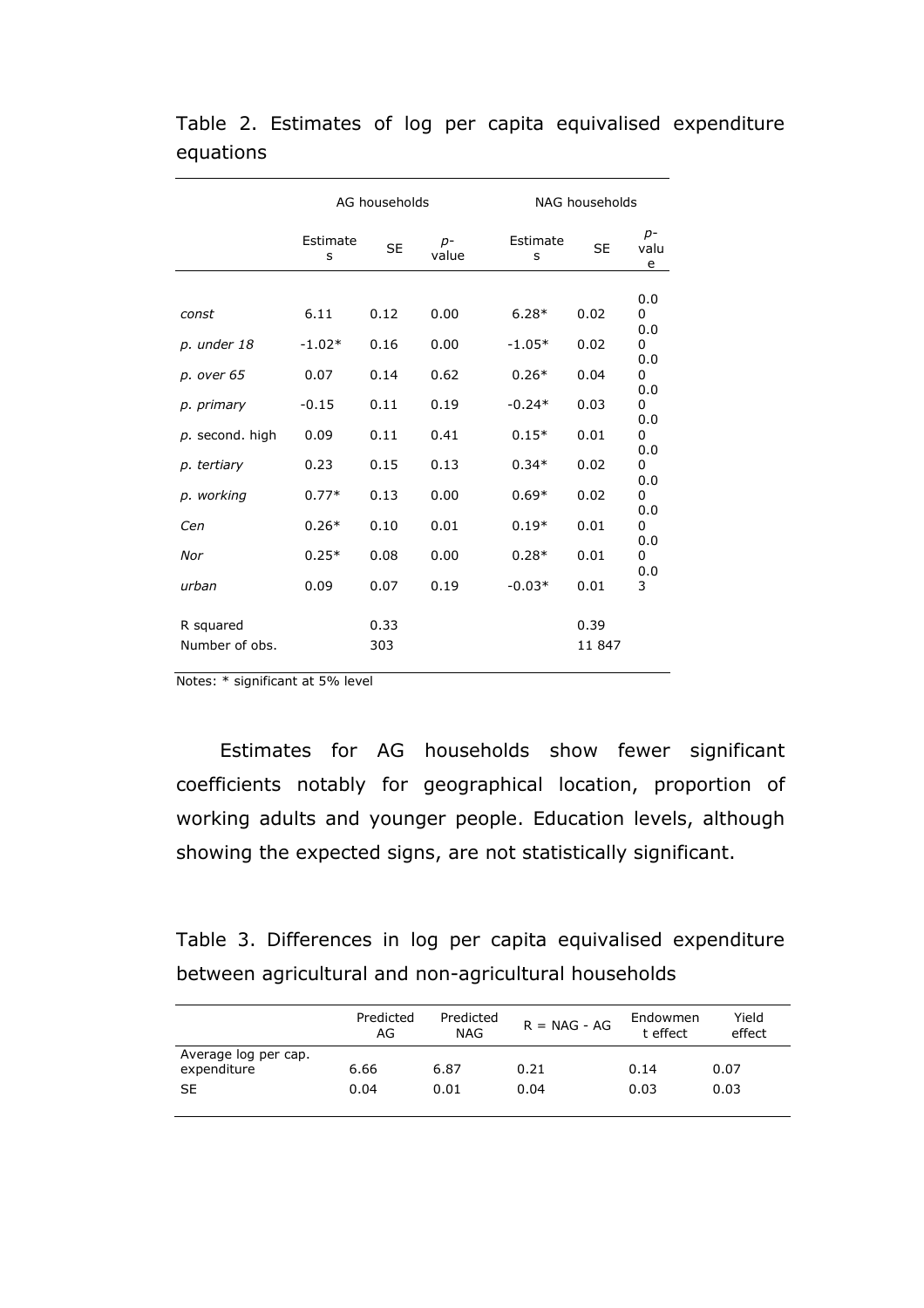Average monthly PEC among agricultural households was about 989 euro in 2007. The corresponding figure for NAG households was 1182 euro. Taking logarithms this amounts to a difference between the means of the log PEC of about 0.21. Table 3 illustrates how Oaxaca decomposition applies in this case providing both point estimates and standard deviations. About two thirds of the difference is due to the endowment effect, that is, to differences in household characteristics while the remaining part is due to the different yield of characteristics in terms of expenditure between the two groups. Notably, the yield effect estimate shows greater variability w.r.t. the endowment effect.

#### **IV. Summary and conclusions**

This article compares well-being in agricultural and non agricultural Italian households using data from a nationwide household budget survey for the year 2007. Per capita equivalised consumption expenditure (PEC) is used as a proxy for household economic well-being.

Overall, results indicate that PEC correlates positively with the proportion of working adults in the household, the proportion of elderly people, the level of education of household members and living in the more developed areas of Italy. Conversely, PEC is negatively affected by an increasing proportion of young people in the household.

The Oaxaca decomposition shows that two-thirds of the difference we observe in average log PEC between the two household groups is due to differences in average household characteristics and only one third is due to differences in coefficients. In other words agriculture is only partially making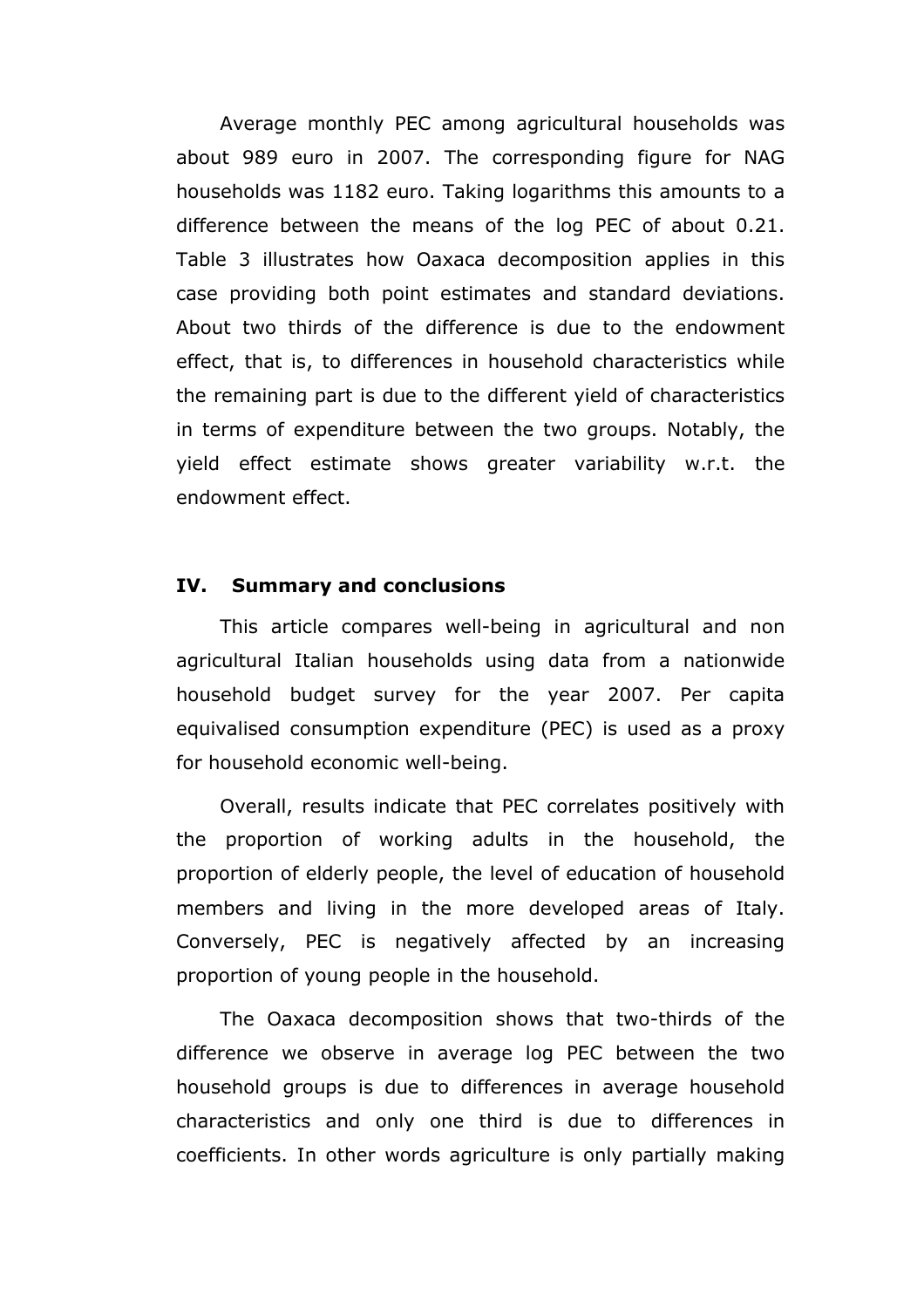the difference.

On the one hand, our findings support the view that the farm problem and related farm income policies are losing relevance in developed countries. On the other hand, they point to the presence of an adverse mix of characteristics that negatively impact the well-being of agricultural households. We conclude that targeted – but not necessarily sector-specific – policies will be required in order to overcome the observed income inequalities.

#### **V. References**

De Frahan, B., Nkunzimana, T., DeBlander, R., Gaspart, F. and D. Sumner, 2008, Farm Household incomes and reforming the CAP, 109th EAAE Seminar, Available at http://purl.umn.edu/44814 (accessed June 15 2012).

EUROSTAT ,2002, *Incomes of agricultural household sector*, (EUROSTAT, Luxembourg).

Gardner, B. ,1992, Changing economics perspectives on the farm problem. *Journal of Economic Literature* 30, 62-101.

Jann, B. ,2008, A Stata implementation of the Blinder-Oaxaca decomposition, ETH Zurich Sociology Working Papers 5, ETH Zurich. Available at http://repec.ethz.ch/ets/papers/jann\_oaxaca.pdf (accessed June 15 2012).

Hill, B. ,1999, Farm household incomes: perceptions and statistics, *Journal of Rural Studies* 15, 345-358.

ISTAT ,2009, *I Consumi delle Famiglie. Anno 2007*, (ISTAT, Roma).

Katchova, A. ,2004, A comparison of economic well-being of farm and nonfarm households, *American Journal of Agricultural Economics* 86, 1330-1336.

Mishra, A., El-Osta, H., Morehart, M., Johnson, J. and J.W.